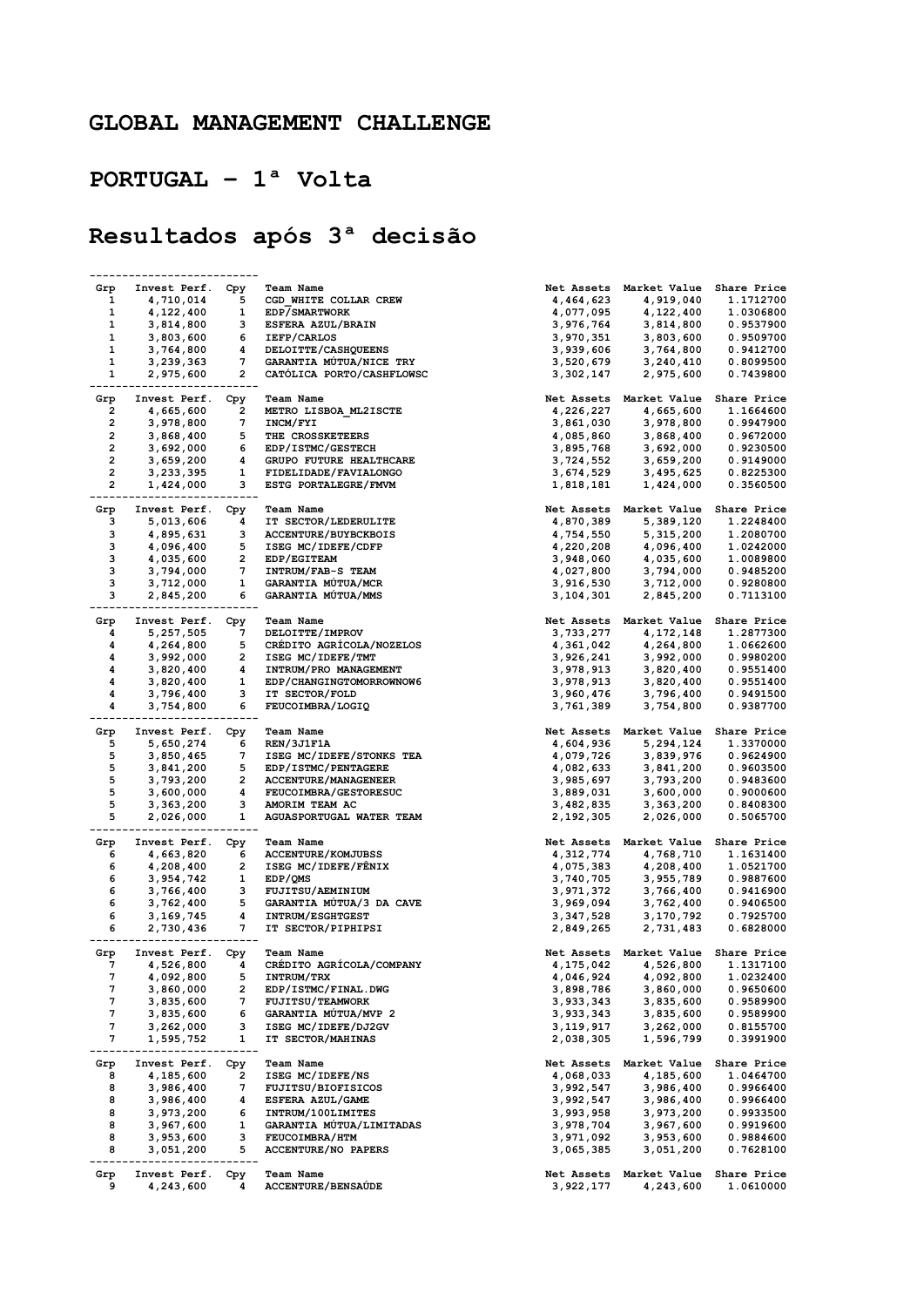| 9          | 3,670,400          | 6                | <b>FUJITSU/EVANS</b>      | 3,873,648    | 3,670,400                           | 0.9176900                |
|------------|--------------------|------------------|---------------------------|--------------|-------------------------------------|--------------------------|
| 9          | 3,492,800          | 5                | EDP/CHANGINGTOMORROWNOW3  | 3,691,834    | 3,492,800                           | 0.8732600                |
| 9          | 3,379,200          | 7                | <b>INTRUM/HOMIES</b>      | 3,597,620    | 3,379,200                           | 0.8448400                |
| 9          | 3,377,200          | 1                | GARANTIA MUTUA/FOREWORD   | 3,660,903    | 3,377,200                           | 0.8443300                |
| 9          | 3,310,431          | з                | IT SECTOR/BMS UPT         | 3,346,320    | 3,340,847                           | 0.8292900                |
| 9          | 1,922,000          | 2                | FIDELIDADE TRUSTY TEAM    | 1,886,531    | 1,922,000                           | 0.4805800                |
|            |                    |                  |                           |              |                                     |                          |
| Grp        | Invest Perf.       | Cpy              | <b>Team Name</b>          |              | Net Assets Market Value Share Price |                          |
| 10         | 4,218,400          | 1                | CAISDAVILLA/4 EM LINHA    | 4,189,647    | 4,218,400                           | 1.0546900                |
| 10         | 3,928,800          | 2                | GARANTIA MUTUA/PANIKES    | 3,953,654    | 3,928,800                           | 0.9822500                |
| 10         | 3,920,400          | з                | FEUCOIMBRA/GESTOFLIX      | 4,124,835    | 3,920,400                           | 0.9801100                |
| 10         | 3,834,800          | 6                | <b>FUJITSU/MONYFISHER</b> | 3,594,756    | 3,834,800                           | 0.9587600                |
| 10         | 3,713,600          | 5                | DELOITTE/BOLOTA           | 3,930,001    | 3,713,600                           | 0.9284900                |
| 10         | 3,713,600          | 4                | ESFERA AZUL/VENCEDORES    | 3,930,001    | 3,713,600                           | 0.9284900                |
|            |                    | 7                |                           |              |                                     |                          |
| 10         | 3,539,200          |                  | INTRUM/AZORES-MBA         | 3,382,722    | 3,539,200                           | 0.8849000                |
|            |                    |                  |                           |              |                                     |                          |
| Grp        | Invest Perf. Cpy   |                  | <b>Team Name</b>          |              | Net Assets Market Value Share Price |                          |
| 11         | 4,109,600          | 7                | <b>FUJITSU/ANANASES</b>   | 4,179,131    | 4,109,600                           | 1.0274100                |
| 11         | 3,854,000          | 5                | GARANTIA MÚTUA/TAKEARISCK | 4,011,399    | 3,854,000                           | 0.9635700                |
| 11         | 3,731,200          | 1                | GARANTIA MÚTUA/MONARCHS   | 3,936,313    | 3,731,200                           | 0.9328300                |
| 11         | 3,706,400          | 6                | FIDELIDADE OS LUSITANOS   | 3,914,593    | 3,706,400                           | 0.9266400                |
| 11         | 3,706,400          | з                | ACCENTURE/HDC CORPORATION | 3,914,593    | 3,706,400                           | 0.9266400                |
| 11         | 3,666,800          | 4                | FUJITSU/27MINUTOS         | 3,379,636    | 3,666,800                           | 0.9167200                |
| 11         | 2,972,000          | 2                | INTRUM/PENTAGON           | 2,911,791    | 2,972,000                           | 0.7430800                |
|            |                    |                  |                           |              |                                     |                          |
| Grp        | Invest Perf. Cpy   |                  | <b>Team Name</b>          |              | Net Assets Market Value Share Price |                          |
| 12         | 4,268,800          | 2                | EDP/ISTMC/AETERNUM        | 4,098,116    | 4,268,800                           | 1.0672400                |
| 12         | 3,834,800          | 1                | ESFERA AZUL/AO RUBRO      | 3,965,288    | 3,834,800                           | 0.9587700                |
| 12         | 3,795,600          | 6                | CAISDAVILLA/RED PANDAS    | 3,918,445    | 3,795,600                           | 0.9489400                |
| 12         | 3,691,200          | 5                | <b>FUJITSU/MJM</b>        | 3,849,794    | 3,691,200                           | 0.9228700                |
| 12         | 3,581,600          | 4                | IST ACCENTURE TC/IMS      | 3,714,319    | 3,581,600                           | 0.8954800                |
| 12         | 3,562,000          | з                | DELOITTE/MARISOL          | 3,643,890    | 3,562,000                           | 0.8905800                |
| 12         | 3,533,394          | 7                | IT SECTOR/NICE            | 3,723,950    | 3,848,070                           | 0.8949100                |
|            |                    |                  |                           |              |                                     |                          |
| Grp        | Invest Perf. Cpy   |                  | <b>Team Name</b>          | Net Assets   | Market Value Share Price            |                          |
| 13         | 4,109,115          | 6                | IT SECTOR/IT SUPPORT      | 3,926,282    | 4,113,309                           | 1.0273900                |
| 13         |                    | 1                | <b>FUJITSU/BROUS LDA</b>  |              |                                     |                          |
|            | 3,753,200          |                  |                           | 4,024,601    | 3,753,200                           | 0.9383700                |
| 13         | 3,738,400          | 5                | <b>ACCENTURE/IPA</b>      | 3,951,426    | 3,738,400                           | 0.9346200                |
| 13         | 3,670,800          | 7                | INTRUM/CIQUE              | 3,865,762    | 3,670,800                           | 0.9177900                |
| 13         | 3,319,783          | 4                | IEFP/TELESCOPE            | 3,462,803    | 3,320,830                           | 0.8300500                |
| 13         | 1,960,400          | з                | FIDELIDADE EXCELSIORS     | 2,215,669    | 1,960,400                           | 0.4901100                |
| 13         | 0                  | 2                | GARANTIA MUTUA/RED FOX    | $-1,061,559$ | 0                                   | 0.0000000                |
|            |                    | ----             |                           |              |                                     |                          |
| Grp        | Invest Perf.       | Cpy              | <b>Team Name</b>          | Net Assets   | Market Value                        | <b>Share Price</b>       |
| 14         | 4,570,499          | 4                | AMORIM LOS CHAMPS         | 4,383,981    | 4,700,191                           | 1.1411300                |
| 14         | 4,016,400          | 7                | <b>RENFORCE</b>           | 4,101,750    | 4,016,400                           | 1.0041600                |
| 14         | 3,918,000          | 2                | FIDELIDADE FIDSOLVERS     | 3,897,389    | 3,918,000                           | 0.9795400                |
| 14         | 3,795,200          | з                | <b>FUJITSU/ROSINHAS</b>   | 3,954,128    | 3,795,200                           | 0.9489000                |
| 14         | 3,795,200          | 1                | IT SECTOR/LEGOATS         | 3,954,128    | 3,795,200                           | 0.9489000                |
| 14         | 3,772,400          | 6                | ACCENTURE/4470S           | 3,939,082    | 3,772,400                           | 0.9432000                |
| 14         | 3,492,900          | 5                | EDP/CHANGINGTOMORROWNOW2  | 3,357,765    | 3,497,094                           | 0.8734400                |
|            |                    | -----            |                           |              |                                     |                          |
| Grp        | Invest Perf. Cpy   |                  | <b>Team Name</b>          |              | Net Assets Market Value Share Price |                          |
| 15         | 4,566,166          | 7                | IT SECTOR/VIC             | 4,583,308    | 4,886,950                           | 1.1365600                |
| 15         | 4,454,400          | з                | ACCENTURE/MERCI JS        | 4, 118, 321  | 4,454,400                           | 1.1136300                |
| 15         | 4,253,155          | 5                | EDP/CHANGINGTOMORROWNOW1  | 4,173,434    | 4,181,127                           | 1.0639200                |
| 15         | 3,922,400          | $\mathbf{1}$     | FIDELIDADE GWM            | 4,008,778    | 3,922,400                           | 0.9806400                |
| 15         | 3,874,400          | 2                | ISCTE-IUL/DREAMTEAM       | 3,799,862    | 3,874,400                           | 0.9686900                |
| 15         |                    | 4                | GARANTIA MÚTUA/COLD WRAP  |              |                                     |                          |
|            | 3,160,400          |                  |                           | 3,204,185    | 3,160,400                           | 0.7901200                |
| 15<br>---- | $-8,389$           | 6<br>-------     | FUJITSU/GENIUS            | $-876, 163$  | 0                                   | 0.0000000                |
|            |                    |                  |                           |              |                                     |                          |
| Grp        | Invest Perf.       | Cpy              | <b>Team Name</b>          |              |                                     | Market Value Share Price |
| 16         |                    |                  |                           | Net Assets   |                                     |                          |
| 16         | 4,336,096          | 3                | <b>ACCENTURE/NEGE</b>     | 4,210,783    | 4,389,258                           | 1.0836000                |
|            | 4,272,000          | 7                | AMORIM CORK YOUR MIND     | 4,215,946    | 4,272,000                           | 1.0680500                |
| 16         | 4,229,200          | $\mathbf{1}$     | WATER PORTUGAL            | 3,988,147    | 4,229,200                           | 1.0573700                |
| 16         | 4,054,000          | $\overline{2}$   | IT SECTOR/LIL MANAGERS    | 4,155,416    | 4,054,000                           | 1.0135600                |
| 16         | 4,002,400          | 6                | MULTICARE YELLOW EXPERTS  | 4,101,650    | 4,002,400                           | 1.0006500                |
| 16         | 3,782,800          | 5                | GARANTIA MUTUA/QUEEN BEES | 3,947,428    | 3,782,800                           | 0.9458000                |
| 16         | 3,751,600          | 4                | EDP/CHANGINGTOMORROWNOW4  | 3,811,910    | 3,751,600                           | 0.9379700                |
|            |                    |                  |                           |              |                                     |                          |
| Grp        | Invest Perf.       | Cpy              | <b>Team Name</b>          | Net Assets   | Market Value Share Price            |                          |
| 17         | 4,689,200          | 3                | KONICA MINOLTA/FCULEXP    | 4, 141, 578  | 4,689,200                           | 1.1723900                |
| 17         | 4,282,400          | 4                | FIDELIDADE BEFID MODE     | 4,122,039    | 4,282,400                           | 1.0706900                |
| 17         | 3,888,400          | 7                | <b>IEFP/NEWLEADERS</b>    | 3,974,995    | 3,888,400                           | 0.9721100                |
| 17         | 3,888,400          | 1                | IEFP/CLIC                 | 3,974,995    | 3,888,400                           | 0.9721100                |
| 17         | 3,860,000          | 5                | <b>FUJITSU/INFLACIONA</b> | 3,954,895    | 3,860,000                           | 0.9650200                |
| 17         | 3,612,400          | $\overline{2}$   | ALTA DIGITAL/THEGR8TIME   | 3,621,881    | 3,612,400                           | 0.9032000                |
| 17         | 3,530,800          | 6                | <b>INTRUM/ALENTEXAS</b>   | 3,629,998    | 3,530,800                           | 0.8827900                |
|            | ------------------ | -------          |                           |              |                                     |                          |
|            | Invest Perf.       |                  | <b>Team Name</b>          | Net Assets   | Market Value Share Price            |                          |
| Grp<br>18  |                    | Cpy<br>з         | DELOITE/M&A VISION        |              |                                     | 1.0431100                |
|            | 4,172,400          | 7                |                           | 4,183,971    | 4,172,400                           |                          |
| 18         | 3,716,400          |                  | PRAGALCONTA/MANAGERS      | 3,926,180    | 3,716,400                           | 0.9291300                |
| 18         | 3,554,161          | 5                | ISEG MCE/OYSTERKULT       | 3,438,318    | 3,558,355                           | 0.8887200                |
| 18         | 3,524,523          | $\overline{2}$   | <b>IEFP/ELEMENTS</b>      | 3,382,554    | 3,314,740                           | 0.8723700                |
| 18         | 3,395,600          | 4                | EDP/CHANGINGTOMORROWNOW5  | 3,159,675    | 3,395,600                           | 0.8489100                |
| 18         | 2,567,200          | 1                | FIDELIDADE FID2WIN        | 2,656,931    | 2,567,200                           | 0.6418400                |
| 18         | 396,000            | 6<br>----------- | INTRUM/INVICTA            | 1,053,290    | 396,000                             | 0.0990100                |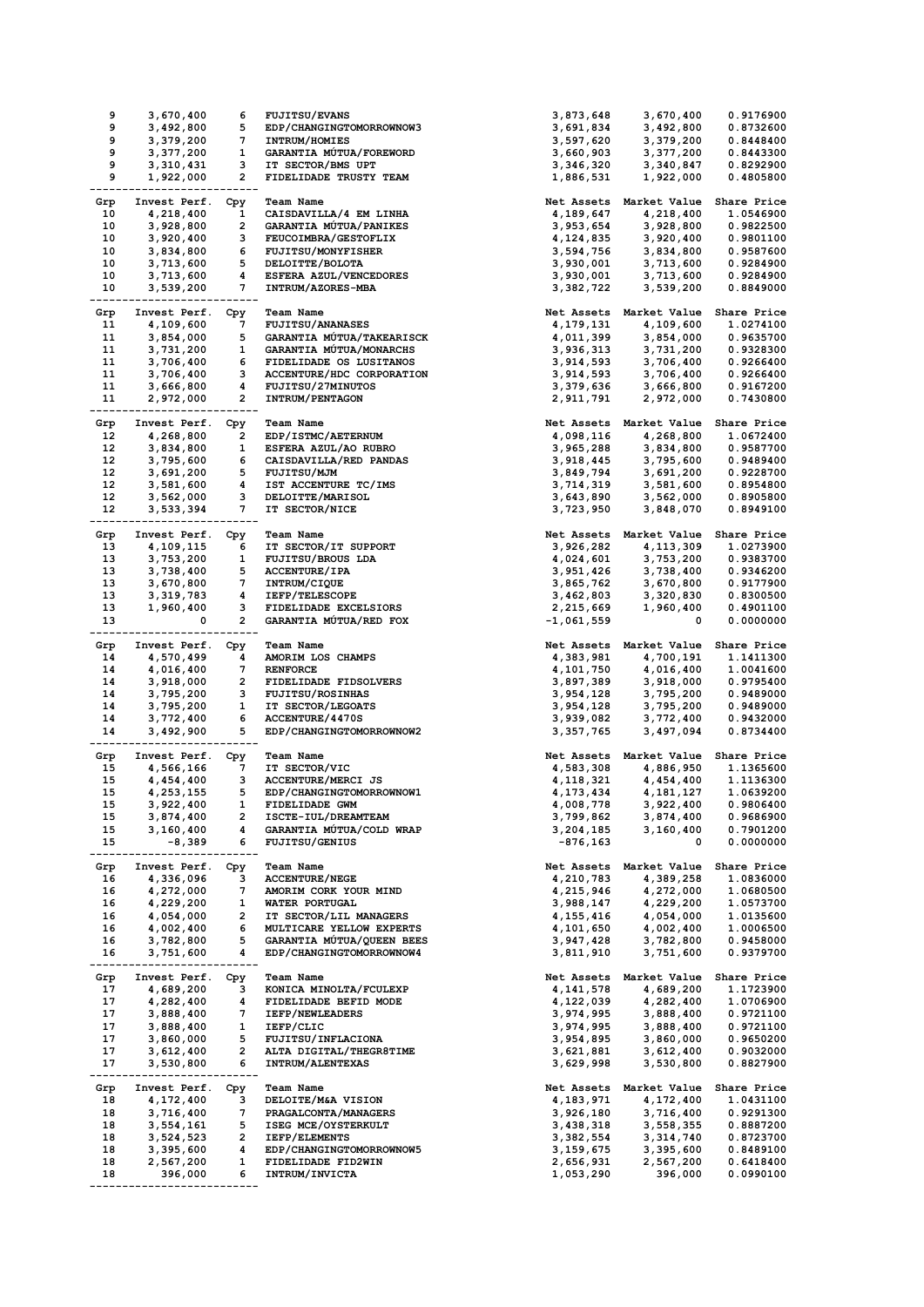| Grp   | Invest Perf.                      | Cpy                     | <b>Team Name</b>                          | Net Assets | Market Value                        | Share Price        |
|-------|-----------------------------------|-------------------------|-------------------------------------------|------------|-------------------------------------|--------------------|
| 19    | 4,439,600                         | 5                       | <b>INTRUM/SAXO</b>                        | 4,200,400  | 4,439,600                           | 1.1099600          |
| 19    | 4,341,150                         | 2                       | <b>ACCENTURE/MIPS</b>                     | 4,250,662  | 4,446,040                           | 1.0845000          |
| 19    | 4,009,600                         | 7                       | FIDELIDADE/NULLAS                         | 3,984,342  | 4,009,600                           | 1.0024300          |
| 19    | 4,009,600                         | 6                       | FUJITSU/GMC TEAM                          | 3,984,342  |                                     |                    |
|       |                                   |                         |                                           |            | 4,009,600                           | 1.0024300          |
| 19    | 4,009,600                         | 4                       | ESFERA AZUL/GESTÃO 5                      | 3,984,342  | 4,009,600                           | 1.0024300          |
| 19    | 4,009,600                         | 1                       | GARANTIA MÚTUA/MMV                        | 3,984,342  | 4,009,600                           | 1.0024300          |
| 19    | 3,491,067                         | з                       | KONICA MINOLTA/P.LADIES                   | 3,740,998  | 3,492,073                           | 0.8728200          |
|       |                                   |                         |                                           |            |                                     |                    |
| Grp   | Invest Perf.                      | Cpy                     | <b>Team Name</b>                          | Net Assets | Market Value                        | Share Price        |
| 20    | 4,553,200                         | 5                       | EDP/CHANGINGTOMORROWNOW7                  | 4,210,061  | 4,553,200                           | 1.1383900          |
| 20    | 3,980,800                         | з                       | FIDELIDADE TRUSTY BIZ                     | 3,763,655  | 3,980,800                           | 0.9952600          |
| 20    | 3,828,400                         | 1                       | ALTA DIGITAL/TOTHELEFT                    | 3,978,295  | 3,828,400                           | 0.9571400          |
| 20    | 3,814,800                         | 6                       | ISEG MCE/MAGNICINCO                       | 3,970,935  | 3,814,800                           | 0.9537900          |
|       |                                   | 4                       | <b>ACCENTURE/OPENMINDS</b>                |            |                                     |                    |
| 20    | 3,814,800                         |                         |                                           | 3,970,935  | 3,814,800                           | 0.9537900          |
| 20    | 3,780,400                         | 2                       | GARANTIA MÚTUA/CDDIR                      | 3,804,884  | 3,780,400                           | 0.9451600          |
| 20    | 3,591,600                         | 7                       | FUJITSU/TIRAMAZING                        | 3,617,355  | 3,591,600                           | 0.8979300          |
|       |                                   | $- - - -$               |                                           |            |                                     |                    |
| Grp   | Invest Perf.                      | Cpy                     | <b>Team Name</b>                          | Net Assets | Market Value                        | Share Price        |
| 21    | 4,580,000                         | 6                       | EDP/CHANGINGTOMORROWNOW8                  | 4,215,891  | 4,580,000                           | 1.1450400          |
| 21    | 4,335,669                         | з                       | <b>ACCENTURE/QUANTUM 27</b>               | 4,082,569  | 4,271,058                           | 1.0843200          |
| 21    | 3,872,400                         | 2                       | KONICA MINOLTA/5GUYS                      | 3,976,003  | 3,872,400                           | 0.9681700          |
| 21    | 3,853,600                         | 4                       | REN/SMARTSIZE                             | 3,962,049  | 3,853,600                           | 0.9634700          |
| 21    | 3,853,600                         | 1                       | FIDELIDADE/PISCINA                        | 3,962,049  | 3,853,600                           | 0.9634700          |
| 21    |                                   | 7                       | IEFP/SH3J                                 |            |                                     |                    |
|       | 3,627,600                         |                         |                                           | 3,682,339  | 3,627,600                           | 0.9069600          |
| 21    | 3,308,800                         | 5                       | ALTA DIGITAL/NEWGEN                       | 3,519,548  | 3,308,800                           | 0.8272300          |
|       |                                   |                         |                                           |            |                                     |                    |
| Grp   | Invest Perf.                      | Cpy                     | <b>Team Name</b>                          | Net Assets | Market Value                        | Share Price        |
| 22    | 4,429,200                         | 5                       | SOFTFINANÇA/ISCALINOS                     | 4,164,878  | 4,429,200                           | 1.1073800          |
| 22    | 4,020,800                         | 1                       | EDP/ISTMC/BILT4U                          | 4,089,122  | 4,020,800                           | 1.0052300          |
| 22    | 4,013,200                         | 6                       | ALTA DIGITAL/M-S&S                        | 3,871,993  | 4,013,200                           | 1.0033600          |
| 22    | 3,825,600                         | 7                       | VIA CONSULTING/THE BOOM                   | 3,892,371  | 3,825,600                           | 0.9564000          |
| 22    | 3,806,400                         | з                       | GARANTIA MÚTUA/VERDINHAS                  | 3,961,359  | 3,806,400                           | 0.9516200          |
|       |                                   |                         |                                           |            |                                     |                    |
| 22    | 3,794,400                         | 2                       | PARPÚBLICA/MOLEXOBIZ                      | 3,872,606  | 3,794,400                           | 0.9486400          |
| 22    | 3,687,600                         | 4                       | AMORIM CTC B. PLANNERS                    | 3,780,321  | 3,687,600                           | 0.9220000          |
|       |                                   |                         |                                           |            |                                     |                    |
| Grp   | Invest Perf.                      | Cpy                     | <b>Team Name</b>                          | Net Assets | Market Value                        | Share Price        |
| 23    | 5,690,898                         | з                       | <b>ACCENTURE/TAURUS</b>                   | 4,747,650  | 5,431,140                           | 1.3715000          |
| 23    | 4,068,378                         | 2                       | KONICA MONOLTA/TLR                        | 4,071,225  | 4,066,366                           | 1.0172000          |
| 23    | 3,992,300                         | 1                       | IEFP/ADRCOIMBRA                           | 4,065,029  | 3,994,396                           | 0.9981500          |
| 23    | 3,934,400                         | 4                       | REN DIFERENCIADORES                       | 4,034,429  | 3,934,400                           | 0.9836200          |
| 23    | 3,864,800                         | 7                       | EDP/ISTMC/LE MACHINE                      | 3,934,155  | 3,864,800                           | 0.9662700          |
|       |                                   |                         |                                           |            |                                     |                    |
| 23    | 3,742,000                         | 6                       | SOFTFINANÇA/GMC-ERS                       | 3,944,135  | 3,742,000                           | 0.9355100          |
| 23    | 3,712,000                         | 5                       | FIDELIDADE/INVENSIVEL                     | 3,953,931  | 3,712,000                           | 0.9280800          |
|       |                                   |                         |                                           |            |                                     |                    |
|       |                                   |                         |                                           |            |                                     |                    |
| Grp   | Invest Perf.                      | Cpy                     | <b>Team Name</b>                          | Net Assets | Market Value                        | <b>Share Price</b> |
| 24    | 4,768,911                         | з                       | FIDELIDADE/UTOPIAS                        | 4,539,717  | 5,188,480                           | 1.1792000          |
| 24    |                                   | 1                       |                                           |            |                                     | 1.0454600          |
|       | 4,181,600                         |                         | EDP/CHANGINGTOMORROWNOW9                  | 4,138,764  | 4,181,600                           |                    |
| 24    | 3,897,600                         | 5                       | IEFP/ACCM                                 | 4,119,576  | 3,897,600                           | 0.9744700          |
| 24    | 3,818,000                         | 4                       | INTRUM/PINTACILGO                         | 3,898,690  | 3,818,000                           | 0.9545100          |
| 24    | 3,772,000                         | 6                       | PRAGALCONTA/ADVENTURE                     | 3,948,887  | 3,772,000                           | 0.9430200          |
| 24    | 2,715,200                         | 7                       | REN/TIC                                   | 3,076,366  | 2,715,200                           | 0.6788600          |
| 24    | 2,646,800                         | 2                       | KONICA MINOLTA/R.M.G                      | 2,755,363  | 2,646,800                           | 0.6617300          |
|       |                                   |                         |                                           |            |                                     |                    |
| Grp   | Invest Perf.                      | Cpy                     | <b>Team Name</b>                          |            | Net Assets Market Value             | Share Price        |
| 25    | 4,661,649                         | 7                       | CAISDAVILLA/AGG                           | 4,303,334  | 4,621,600                           | 1.1554100          |
| 25    | 4,500,511                         | 3                       | ACCENTURE QUADRADINHOS                    | 4,472,123  | 4,920,080                           | 1.1182600          |
| 25    | 4,458,326                         | $5 -$                   | VIA CONSULTING/GESTORES                   | 4,180,266  | 4,468,744                           | 1.1145000          |
| 25    |                                   | 6                       | GARANTIA MÚTUA/PASEC                      |            |                                     |                    |
|       | 3,952,000                         |                         |                                           | 4,007,556  | 3,952,000                           | 0.9880300          |
| 25    | 3,952,000                         | $\overline{2}$          | IEFP/ROCKETS                              | 4,007,556  | 3,952,000                           | 0.9880300          |
| 25    | 3,683,200                         | $\mathbf{1}$            | INTRUM/DYNAMIC 3                          | 3,779,213  | 3,683,200                           | 0.9208900          |
| 25    | 1,265,600<br>-------------------- | 4                       | FUJITSU/SVJ                               | 1,647,605  | 1,265,600                           | 0.3164300          |
| ----- |                                   |                         |                                           |            |                                     |                    |
| Grp   | Invest Perf.                      | Сру                     | Team Name                                 |            | Net Assets Market Value Share Price |                    |
| 26    | 4,106,400                         | $\overline{7}$          | <b>BANCO MONTEPIO</b>                     | 4,091,870  | 4,106,400                           | 1.0266200          |
| 26    | 4,093,200                         | 3                       | FUJITSU/VENI VICI                         | 3,919,560  | 4,093,200                           | 1.0233900          |
| 26    | 3,744,400                         | 4                       | <b>IEFP/ECONOMESES</b>                    | 3,936,413  | 3,744,400                           | 0.9362000          |
| 26    | 3,699,600                         | $5 -$                   | FIDELIDADE/ISCTE-IUL                      | 3,906,744  | 3,699,600                           | 0.9250000          |
|       |                                   | $\mathbf{1}$            |                                           |            |                                     | 0.9250000          |
| 26    | 3,699,600                         |                         | ACCENTURE/ATHA CORP.                      | 3,906,744  | 3,699,600                           |                    |
| 26    | 3,642,800                         | 6                       | GARANTIA MÚTUA/LTGIS<br>MINSAIT/MINDSIGHT | 3,732,651  | 3,642,800                           | 0.9107100          |
| 26    | 2,426,800                         | $\mathbf{2}$            |                                           | 2,633,545  | 2,426,800                           | 0.6067400          |
|       |                                   |                         |                                           |            |                                     |                    |
| Grp   | Invest Perf. Cpy                  |                         | <b>Team Name</b>                          |            | Net Assets Market Value Share Price |                    |
| 27    | 4,328,800                         | 3                       | CAISDAVILLA/NG LEADERS                    | 4,126,593  | 4,328,800                           | 1.0822400          |
| 27    | 3,910,800                         | 5                       | FIDELIDADE/WOMANAGERS                     | 4,012,249  | 3,910,800                           | 0.9777400          |
| 27    | 3,764,400                         | 6                       | PRAGALCONTA/ON BUSINESS                   | 3,970,616  | 3,764,400                           | 0.9411200          |
| 27    | 3,753,200                         | $\mathbf{1}$            | FUJITSU/SANCHO I                          | 3,966,082  | 3,753,200                           | 0.9383800          |
| 27    | 3,749,200                         | $\overline{\mathbf{4}}$ | PRAGALCONTA/VITÓRIA                       | 3,958,676  | 3,749,200                           | 0.9373400          |
| 27    | 1,908,746                         | $\mathbf{2}$            | IEFP/MIDASTOUCH                           | 2,115,114  | 1,913,989                           | 0.4779800          |
| ----  | ----------------------            |                         |                                           |            |                                     |                    |
|       |                                   |                         | <b>Team Name</b>                          |            |                                     |                    |
| Grp   | Invest Perf.                      | Cpy                     |                                           |            | Net Assets Market Value Share Price |                    |
| 28    | 3,781,800                         | 6                       | EDP/ISTMC/ARP MANAG                       | 3,737,235  | 3,766,223                           | 0.9451800          |
| 28    | 3,773,600                         | 3                       | SOFTFINANÇA/MONOPOLY                      | 3,950,908  | 3,773,600                           | 0.9434200          |
| 28    | 3,707,600                         | $\mathbf{1}$            | <b>MINSAIT ARDNI</b>                      | 3,862,919  | 3,707,600                           | 0.9269300          |
| 28    | 2,649,200                         | 5                       | <b>ACCENTURE/GARRAFAM</b>                 | 2,760,183  | 2,649,200                           | 0.6623900          |
| 28    | 1,795,200                         |                         | 4 IEFP/D2JLM                              | 2,164,887  | 1,795,200                           | 0.4488700          |
| 28    | -5,243                            | $\mathbf{2}$            | FIDELIDADE/GESTIAIS2                      | -555,347   | 0                                   | 0.0000000          |